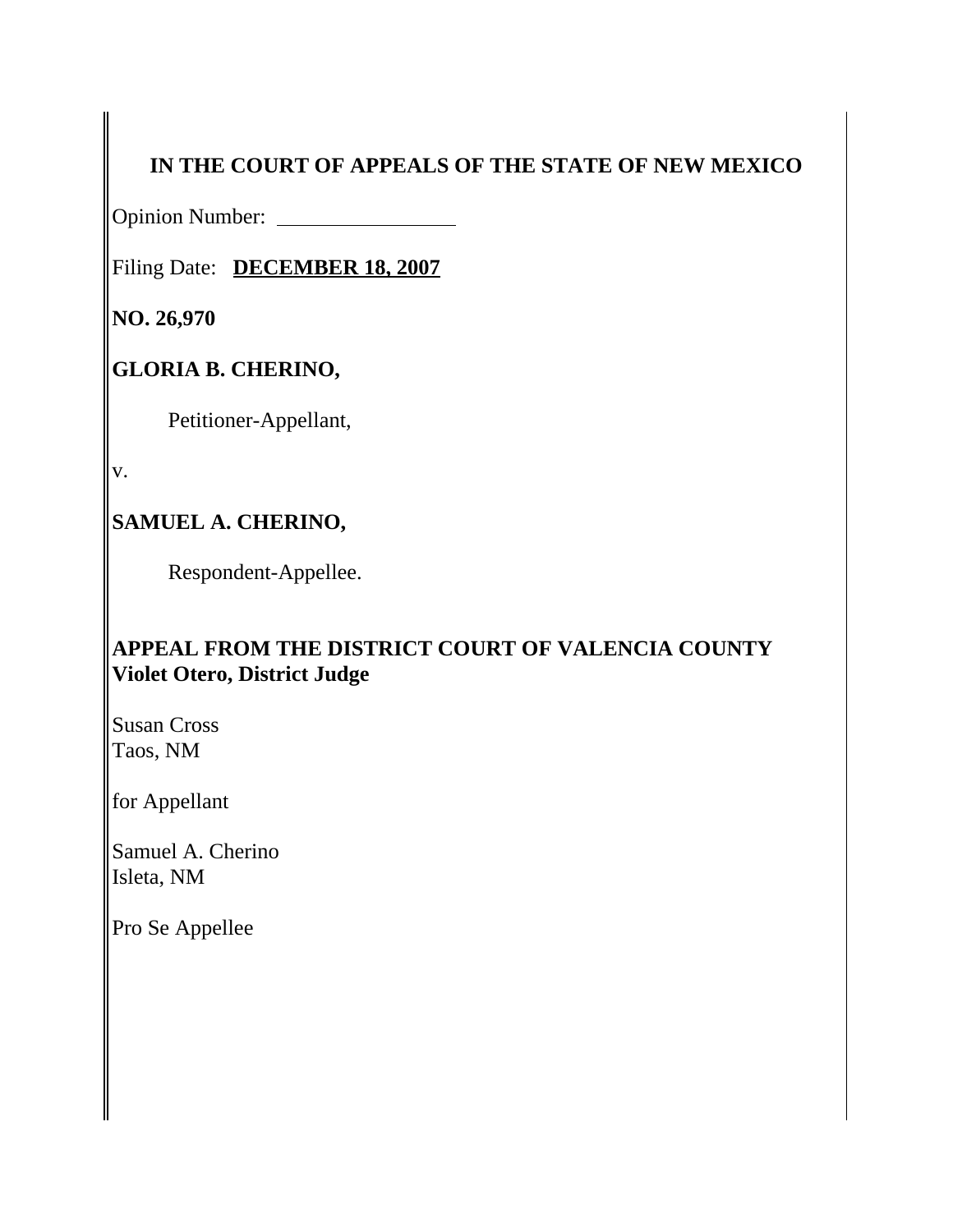#### **OPINION**

## **FRY, Judge.**

**{1}** Petitioner Gloria Cherino (Mother) appeals from the district court's order transferring jurisdiction over pending custody proceedings involving the parties' biological children to the Isleta Pueblo's tribal court. The district court based its order on the ground that the Indian Child Welfare Act (ICWA), 25 U.S.C. § 1901 (2007), grants the tribal court exclusive jurisdiction over the minor children. We hold that the ICWA is not implicated in divorce proceedings and reverse the district court's order transferring jurisdiction.

## **BACKGROUND**

**{2}** In 2004, Mother filed a petition for dissolution of marriage in district court. Respondent Samuel Cherino (Father) did not enter an appearance or file any pleadings in response to the petition. However, twenty-four hours prior to the hearing on the petition, Father delivered to Mother a signed marital settlement agreement. Following the hearing on the divorce petition, the district court entered a final decree of divorce, in which the court adopted the marital settlement agreement's timesharing schedule regarding the children, with minor modifications. The decree also ordered Father to pay child support to Mother.

**{3}** Less than six months after the district court entered the decree, Mother filed a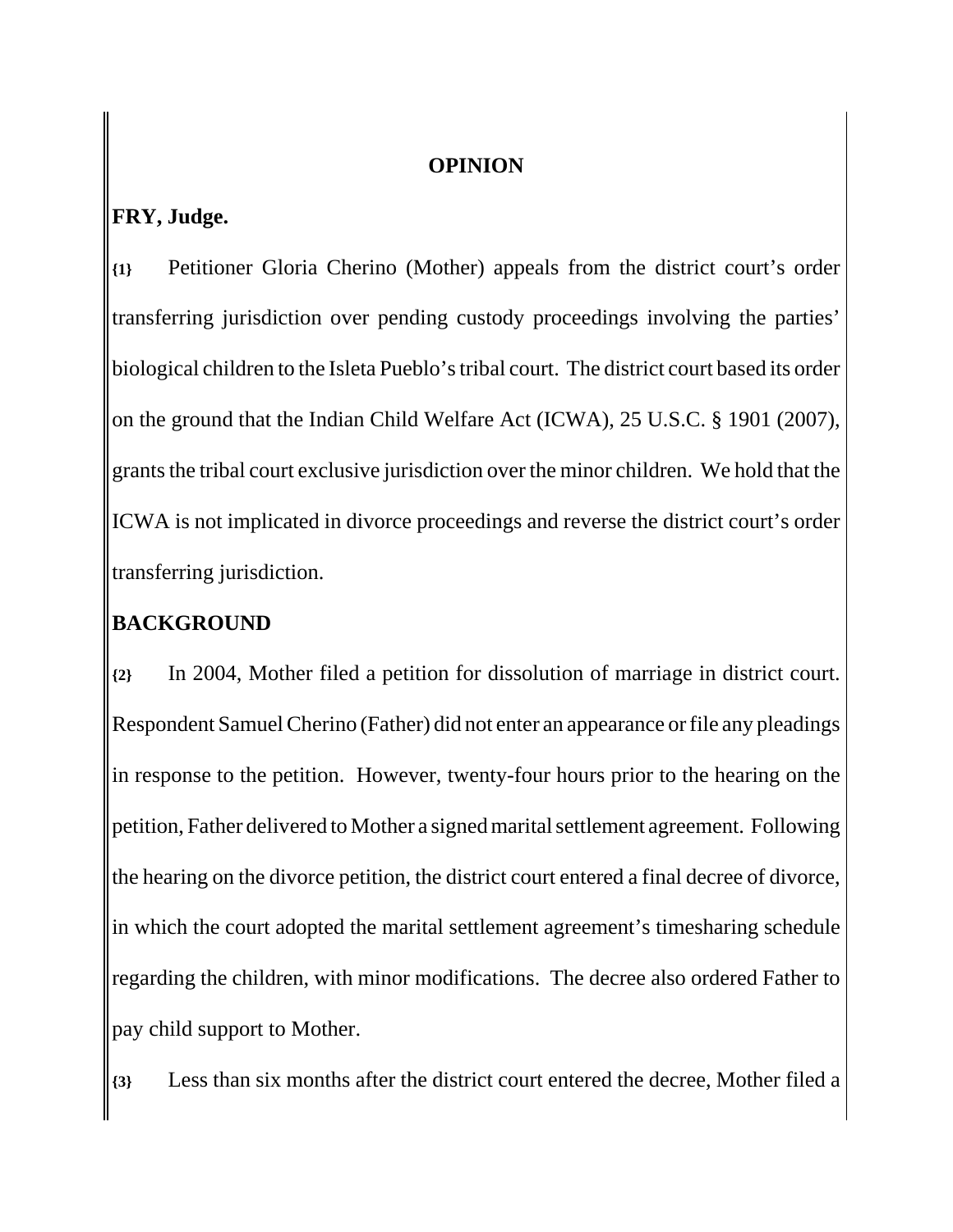motion to modify the visitation schedule and to enforce child support. Mother alleged that Father had struck the parties' son and that Father had "no safe place to live." Mother asked the district court for elimination of the children's overnight stays with Father. Following a hearing on the motion, the district court entered an order awarding Mother sole legal and physical custody of the children "in the best interest and safety of the children."

**{4}** Almost a year later, Father filed a motion in district court seeking modification of custody. At the hearing on the motion, the district court informed the parties that prior to the hearing the tribal court had faxed to the district court a motion to intervene. The district court also told the parties that, after speaking by telephone with Isleta Pueblo's chief judge, the district court had determined that it would grant the tribal court's request to transfer jurisdiction of the proceedings to the tribal court. In the order transferring jurisdiction, the district court found that: (1) Father is a member of the Isleta Pueblo and lives within the Pueblo's boundaries, (2) the children are eligible for tribal membership, (3) the children are subject to the ICWA, and (4) the Isleta Tribal Court has requested a transfer of jurisdiction.

**{5}** The district court attached to its order the tribal court's motion to intervene, in which the tribal court argued that the children were both subject to the ICWA, and that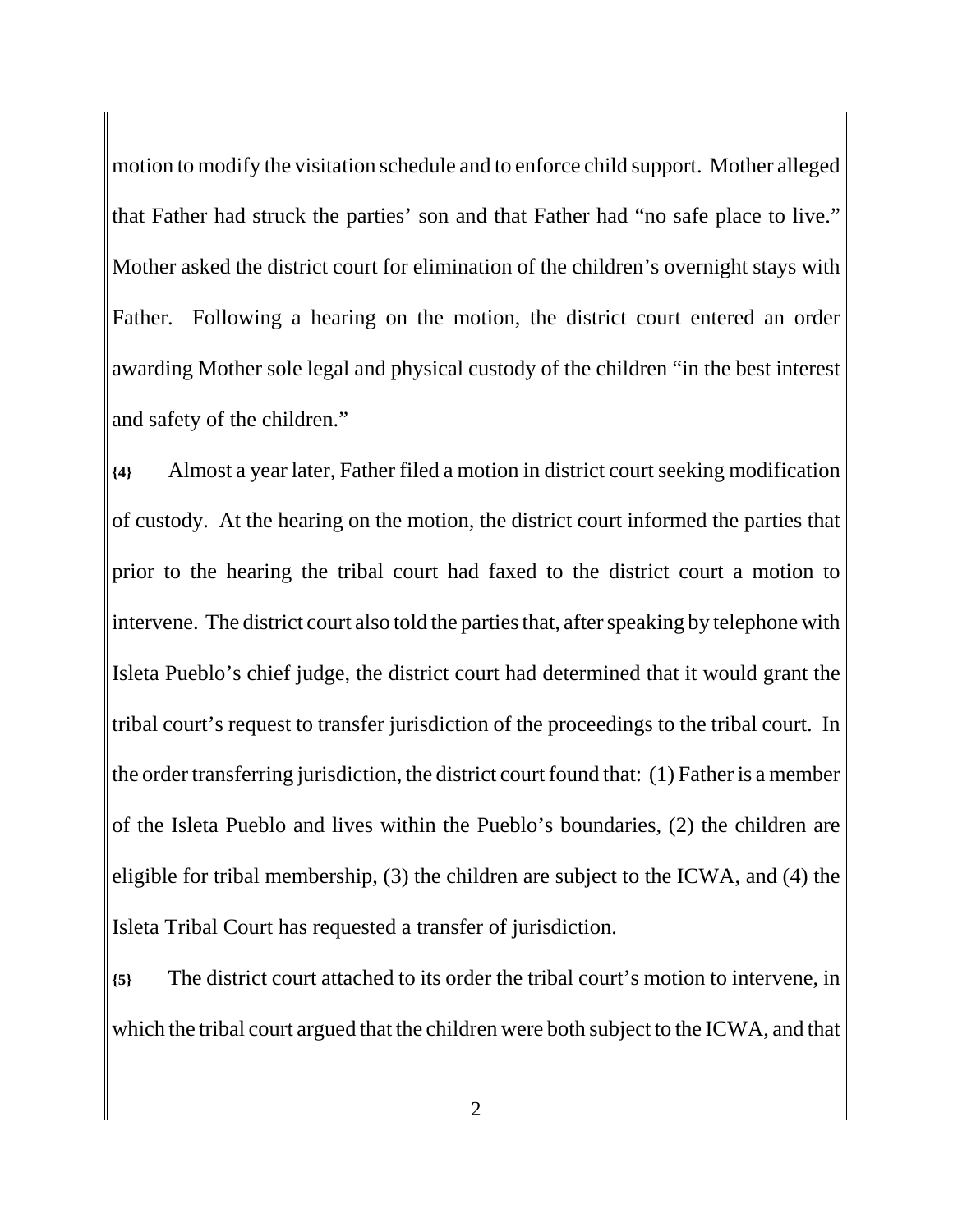the Pueblo could provide services necessary for the entire family, including "mental health, human resource, and educational" resources. The tribal court contended that it was in the best interests of the children for the district court to transfer jurisdiction to the tribal court.

**{6}** On appeal, Mother contends that the district court's transfer of jurisdiction was improper under both the ICWA and the Uniform Child-Custody Jurisdiction and Enforcement Act (UCCJEA), NMSA 1978, §§ 40-10A-101 to -210 (2001). Father did not file an answer brief in this case, despite our having granted him an extension of time to do so. Because we agree with Mother that the ICWA does not apply in cases involving custody of children when the children remain with the biological parents, we do not address her argument based on the UCCJEA.

#### **DISCUSSION**

#### **Standard of Review**

**{7}** The district court's ruling on the tribal court's jurisdiction is a question of law that we review de novo. *Gallegos v. Pueblo of Tesuque*, 2002-NMSC-012, ¶ 6, 132 N.M. 207, 46 P.3d 668 ("[T]he determination of whether jurisdiction exists is a question of law which an appellate court reviews de novo."). Determining the applicability of the ICWA requires us to interpret statutory language, which is also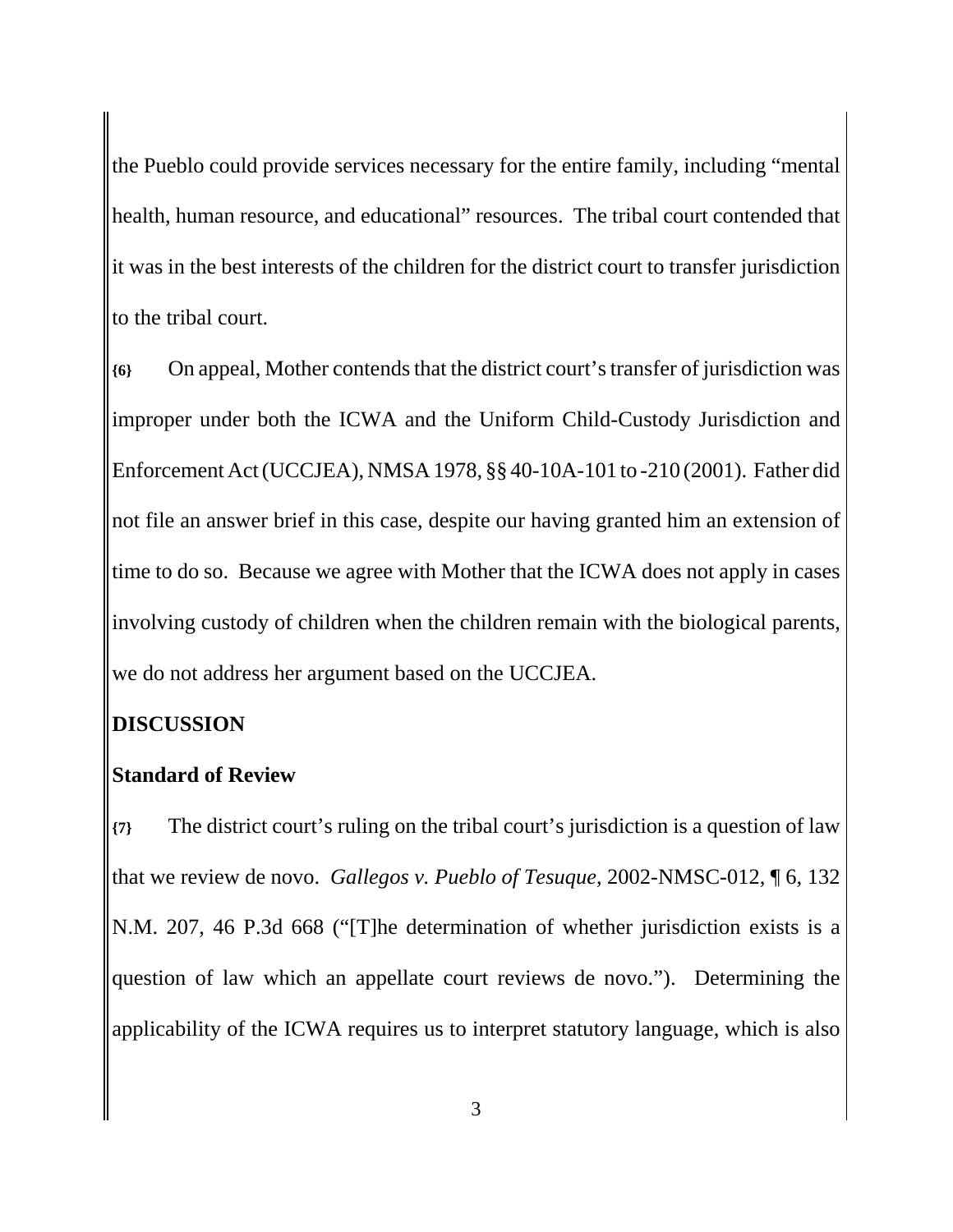subject to de novo review. *Morgan Keegan Mortgage Co. v. Candelaria*, 1998- NMCA-008, ¶ 5, 124 N.M. 405, 951 P.2d 1066.

**{8}** The question of whether the ICWA applies to give a tribal court exclusive jurisdiction over custody disputes between biological parents is an issue of first impression. New Mexico courts have applied the ICWA, but only as it pertains to child custody issues in proceedings other than divorce cases. *See State ex rel. Children, Youth & Families Dep't v. Andrea M.*, 2000-NMCA-079, ¶¶ 1, 2, 129 N.M. 512, 10 P.3d 191 (applying the ICWA in an abuse and neglect proceeding); *In re Ashley Elizabeth R.*, 116 N.M. 416, 417, 863 P.2d 451, 452 (Ct. App. 1993) (applying the ICWA in proceedings involving guardianship awarded to non-Indian paternal grandparents after the Indian mother's death); *In re Vyril Van Begay*, 107 N.M. 810, 811, 765 P.2d 1178, 1179 (Ct. App. 1988) (applying the ICWA in proceedings involving the adoption of an Indian child by non-Indian parents). To answer this novel question, we begin by considering the language of the ICWA and then discuss case law in other jurisdictions that have addressed the issue.

#### **Language of the ICWA**

**{9}** The ICWA was enacted to protect the best interests of Indian children who are members of, or eligible for, membership in an Indian tribe. 25 U.S.C. § 1901(3).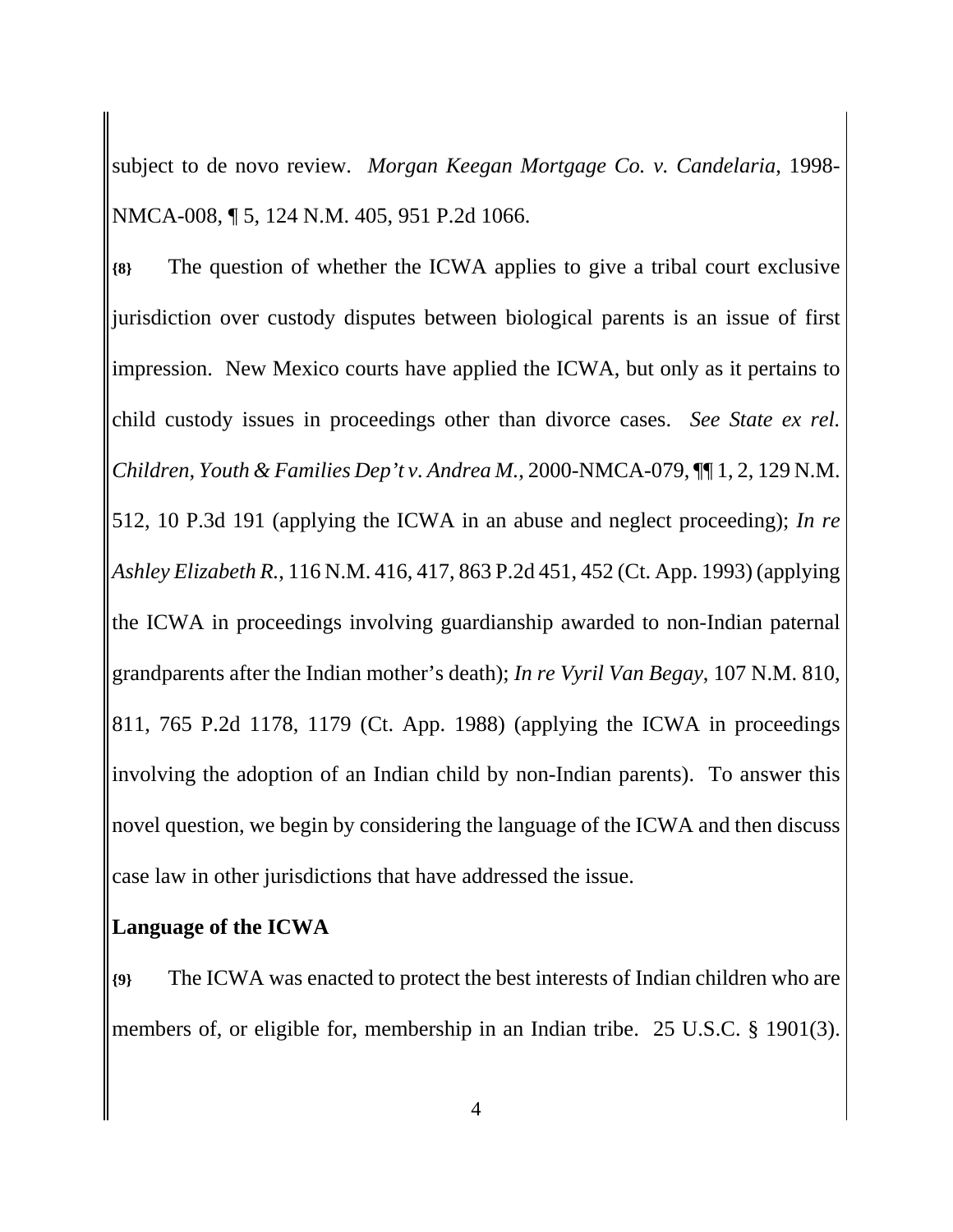Under the ICWA, an Indian tribe may intervene and request transfer of jurisdiction to the tribe in proceedings involving "foster care placement of, or termination of parental rights to, an Indian child." 25 U.S.C. § 1911(b), (c) (2007). Congress enacted the ICWA in order to address the concern "that an alarmingly high percentage of Indian families are broken up by the removal, often unwarranted, of their children from them by nontribal public and private agencies and that an alarmingly high percentage of such children are placed in non-Indian foster and adoptive homes and institutions." 25 U.S.C. § 1901(4); *see Andrea M.*, 2000-NMCA-079, ¶ 8 (explaining that "Congress enacted [the] ICWA to remedy the difficulties arising from state-facilitated proceedings that often resulted in the removal of Indian children from their homes with little or no consideration of an Indian child's cultural heritage or the tribe's interest in the removal of Indian children from their Indian homes").

Section 1911 of the ICWA provides in pertinent part:

(a) Exclusive jurisdiction

An Indian tribe shall have jurisdiction exclusive as to any State over any child custody proceeding involving an Indian child who resides or is domiciled within the reservation of such tribe, except where such jurisdiction is otherwise vested in the State by existing Federal law.

(b) Transfer of proceedings; declination by tribal court

In any State court proceeding for the foster care placement of, or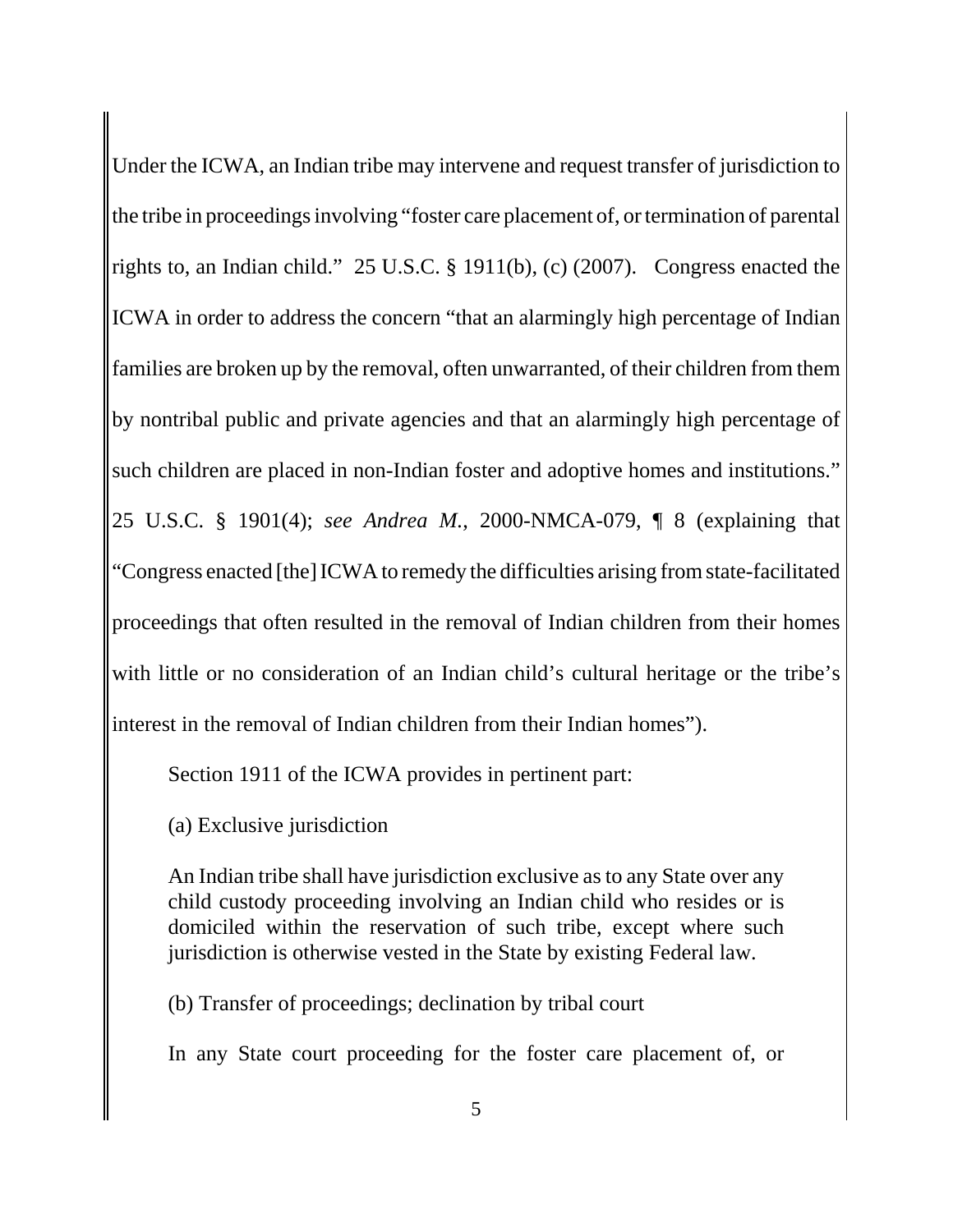termination of parental rights to, an Indian child not domiciled or residing within the reservation of the Indian child's tribe, the court, in the absence of good cause to the contrary, shall transfer such proceeding to the jurisdiction of the tribe, absent objection by either parent, upon the petition of either parent or the Indian custodian or the Indian child's tribe: Provided, [t]hat such transfer shall be subject to declination by the tribal court of such tribe.

(c) State court proceedings; intervention

In any State court proceeding for the foster care placement of, or termination of parental rights to, an Indian child, the Indian custodian of the child and the Indian child's tribe shall have a right to intervene at any point in the proceeding.

(Emphasis omitted.)

**{10}** The ICWA defines the term "child custody proceeding" as including "foster care placement," "termination of parental rights," "preadoptive placement," and "adoptive placement." 25 U.S.C. § 1903(1)(i)-(iv) (2007) (internal quotation marks omitted). However, the term expressly "shall not include . . . an award, in a divorce proceeding, of custody to one of the parents." *Id.* Furthermore, in published guidelines for state courts regarding the intended application of the ICWA, the Bureau

of Indian Affairs stated the following:

Child custody disputes arising in the context of divorce or separation proceedings or similar domestic relations proceedings are not covered by the Act so long as custody is awarded to one of the parents.

Guidelines for State Courts; Indian Child Custody Proceedings, 44 Fed. Reg. 67,584,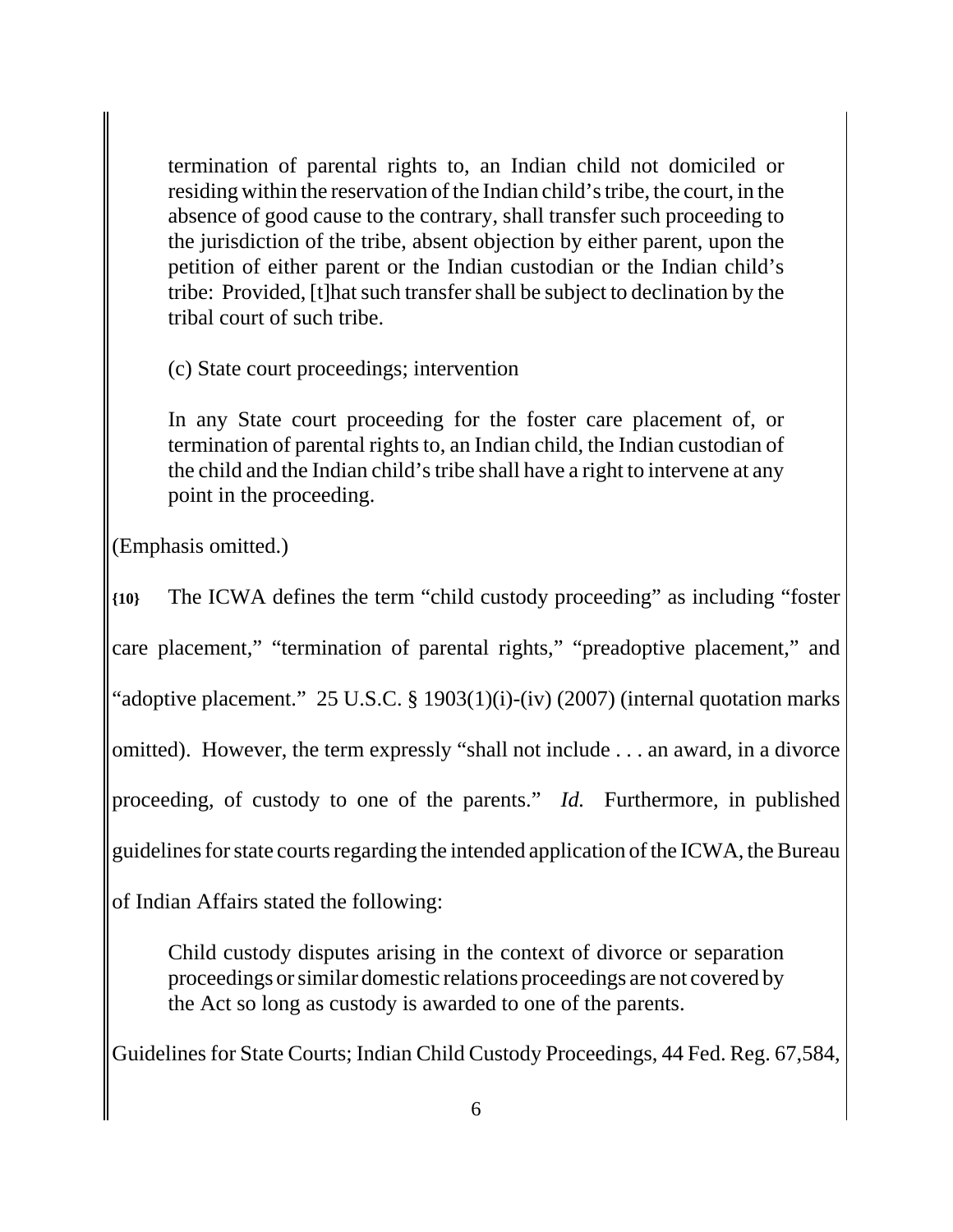67,587 B.3.(b) (1979); *see Ashley Elizabeth R.*, 116 N.M. at 419, 863 P.2d at 454 (stating that the Bureau of Indian Affairs Guidelines are persuasive authority). Thus, the language of the ICWA itself and the Bureau of Indian Affairs Guidelines mandate the conclusion that the ICWA does not apply in the present case.

### **Decisions by Courts in Other Jurisdictions**

**{11}** Our conclusion is supported by cases from other jurisdictions. For example, in *DeMent v. Oglala Sioux Tribal Court*, 874 F.2d 510, 514 (8th Cir. 1989), the Eighth Circuit Court of Appeals concluded that the ICWA did not operate to vest a tribe with jurisdiction over a custody dispute between biological parents, one of whom was Indian. *See also Cox v. Cox*, 2000 ND 144, ¶ 7, 613 N.W.2d 516, 519 (holding that the ICWA did not apply to a custody dispute in a divorce proceeding); *In re Defender*, 435 N.W.2d 717, 721 (S.D. 1989).

**{12}** We hold that the ICWA does not apply in the present case. The district court erred in transferring jurisdiction to the Isleta Pueblo tribal court.

## **CONCLUSION**

**{13}** For the foregoing reasons, we reverse the district court's order transferring jurisdiction and remand for proceedings consistent with this opinion.

#### **{14} IT IS SO ORDERED.**